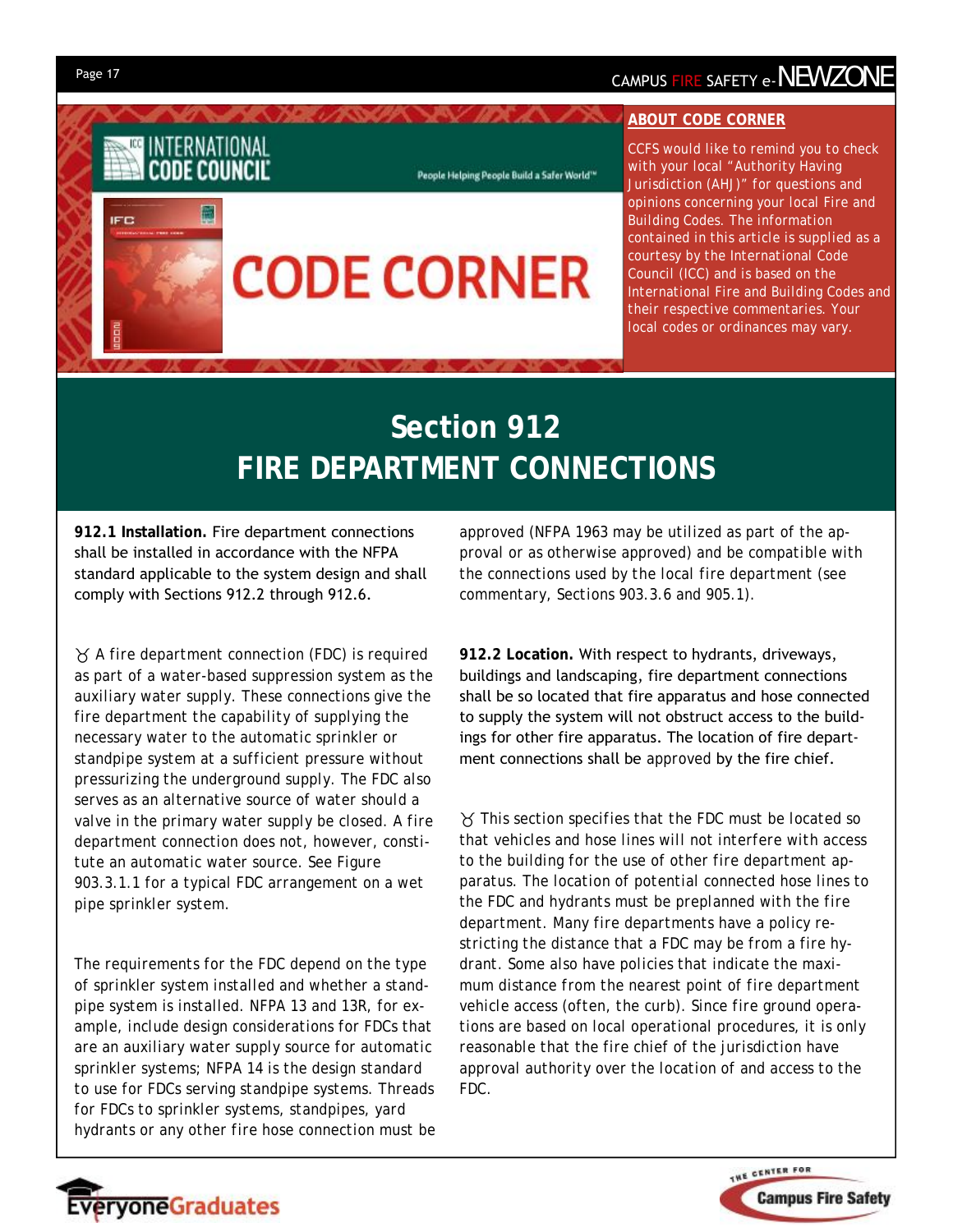*Landscaping can also be a hindrance to fire department operations. Even where the FDC is visible, the extensive use of landscaping may make access difficult. Landscaping also changes over time. What may not have been an obstruction when it was planted can sometimes grow into an obstruction over time.* 

**912.2.1 Visible location.** Fire department connections shall be located on the street side of buildings, fully visible and recognizable from the street or nearest point of fire department vehicle access or as otherwise *approved* by the fire chief.

 *FDCs must be readily visible and easily accessed. A local policy constituting what is readily visible and accessible needs to be established. While the intent is clearly understandable, its application can vary widely. A precise policy is the best way to avoid ambiguous directives that result in inconsistent and arbitrary enforcement. Usually, the policy will address issues such as location on the outside of the building and proximity to fire hydrants.* 

*Landscaping is often used to hide the FDCs from the public. This can greatly hamper the efforts of the fire department in staging operations and supplying water to the fire protection systems. Landscaping must be designed so that it does not obstruct the visibility of the FDC. Since fire ground operations are based on local operational procedures, it is only reasonable that the fire chief of the jurisdiction have final approval authority over the visibility of and access to the FDC.* 

**912.2.2 Existing buildings.** On existing buildings, wherever the fire department connection is not visible to approaching fire apparatus, the fire department connection shall be indicated by an *approved* sign mounted on the street front or on the side of the building. Such sign shall have the letters "FDC" at least 6 inches(152 mm) high and words in letters at least 2 inches (51 mm) high or an arrow to indicate the location. All such signs shall be subject to the approval of the *fire code official*.

*The section acknowledges that FDCs on existing* 

veryoneGraduates

# Page 18 **CAMPUS FIRE SAFETY e-NEWZONE**

*buildings may not always be readily visible from the street or nearest point of fire department vehicle access. In those instances, the location of the connection must be clearly marked with signage. The FDC may be located on the side of the building or in an alley, not visible to arriving fire-fighting forces. A sign is necessary so that those driving the arriving apparatus know where to maneuver the vehicle to get close to the FDC.* 

**912.3 Access.** Immediate access to fire department connections shall be maintained at all times and without obstruction by fences, bushes, trees, walls or any other fixed or moveable object. Access to fire department connections shall be *approved* by the fire chief.

**Exception:** Fences, where provided with an access gate equipped with a sign complying with the legend requirements of Section 912.4 and a means of emergency operation. The gate and the means of emergency operation shall be *approved* by the fire chief and maintained operational at all times.

 *The FDC must be readily accessible to fire fighters and allow fire-fighting personnel an adequate area to maneuver a hose for the connection. Landscaping design must not block a clear view of the FDC from arriving fire department vehicles. Depending on the type of landscaping materials, an active maintenance program may be necessary to maintain ready access over time. This section also recognizes that the obstructing objects regulated here can be either fixed or movable (such as outdoor furnishings, shopping cart queue areas, etc.). Note that no specific dimension is given as was the case in previous editions of the code. This performance language avoids previous misinterpretations that the code intended to allow obstructions to FDC access as long as they were kept 3 feet (914 mm) away. Since fire ground operations are based on local operational procedures, it is only reasonable that the fire chief of the jurisdiction have final approval authority over the access to the FDC. The exception recognizes the practical fact that sometimes, security or other considerations make installation of a fence around a building necessary as long as the fence meets the stated criteria. The sign requirement intends to provide a visual location cue to approaching fire appa-*

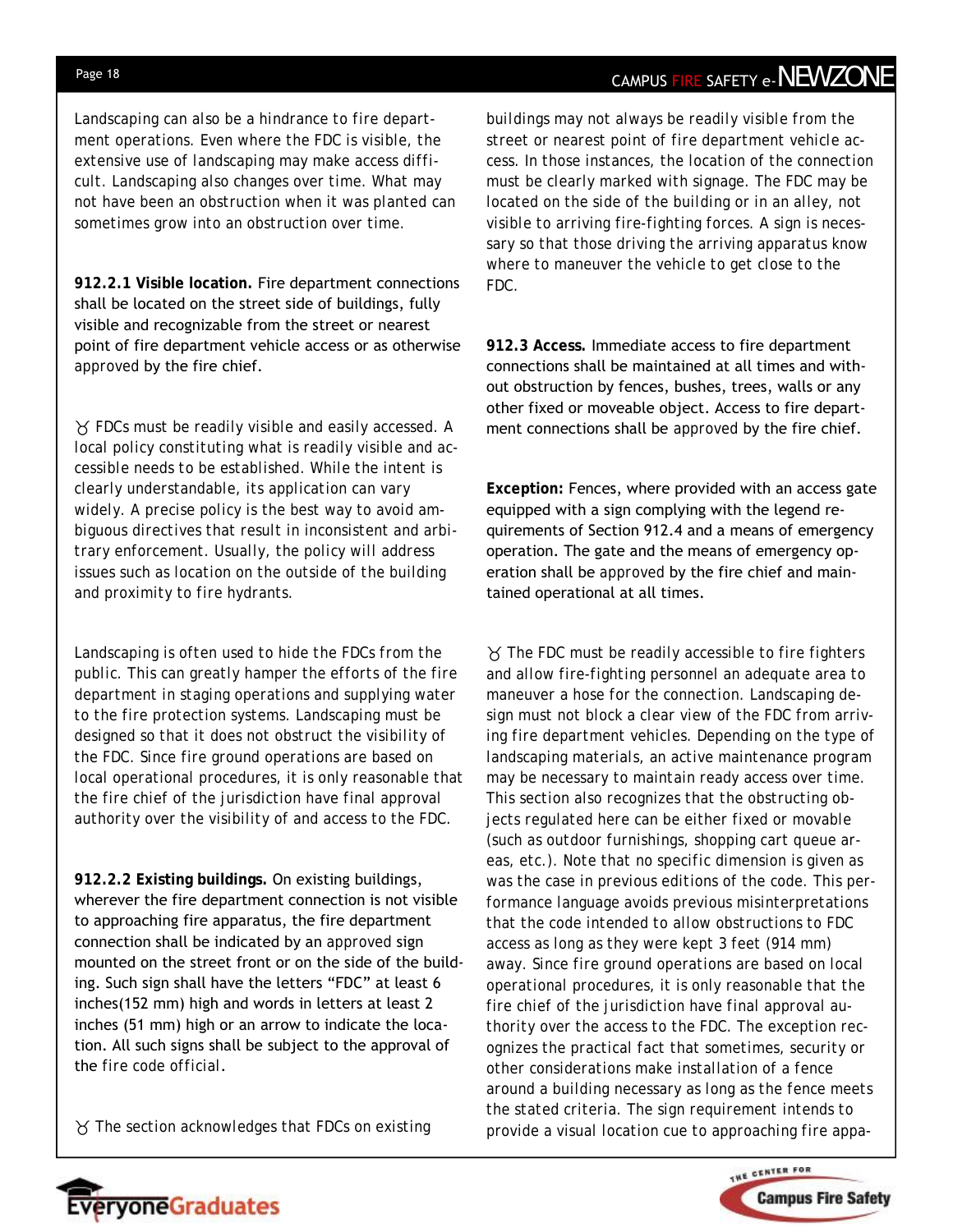### Page 19 **CAMPUS FIRE SAFETY e-NEWZONE**

*ratus where the height of the fence may obscure the visibility of the FDC.* 

**912.3.1 Locking fire department connection caps.**  The *fire code official* is authorized to require locking caps on fire department connections for water-based *fire protection systems* where the responding fire department carries appropriate key wrenches for removal.

 *This section allows for the FDC caps to be equipped with locks as long as the fire departments that respond to that building or facility have the appropriate key wrenches. This avoids vandalism and affords a more functional FDC when needed. Locking caps, even more so than regular FDC caps, need proper maintenance so that they can be removed when required. Any time that an additional mechanical function is added to something that is exposed to the elements, it must be done with the understanding that the corrosive nature of the elements can place the FDC out of commission if the cap cannot be removed (see Figure 912.3.1).* 



**912.3.2 Clear space around connections.** A working space of not less than 36 inches (762 mm) in width, 36 inches (914 mm) in depth and 78 inches (1981 mm) in height shall be provided and maintained in front of and to the sides of wall-mounted fire department connections and around the circumference of free-standing fire department connections, except as otherwise required or *approved* by the fire chief.

 *Care must be taken so that fences, utility poles, barricades and other obstructions do not prevent access to and use of FDC's. A clear space of 3 feet (914 mm) must be maintained in front of and to either side of wall-mounted FDC's [Figure 912.3.2(1)] and around free-standing FDC's [Figure 912.3.2(2)] to allow easy hose connections to the fitting and efficient use of spanner wrenches and other tools needed by the apparatus engineer. Though not specifically mentioned in this section, it is also important that FDC's be installed with the hose connections well above adjoining grade to accommodate the free turning of a spanner wrench when connecting hoses to the FDC.* 

**912.3.3 Physical protection.** Where fire department connections are subject to impact by a motor vehicle, vehicle impact protection shall be provided in accordance with Section 312.

 *Section 312 requires vehicle impact protection by placing steel posts filled with concrete around the FDC. Section 312 gives the specifications for the posts. See Figures 912.3.3(1) and 912.3.3(2).* 

**912.4 Signs.** A metal sign with raised letters at least 1 inch (25 mm) in size shall be mounted on all fire department connections serving automatic sprinklers, standpipes or fire pump connections. Such signs shall read: AUTOMATIC SPRINKLERS or STANDPIPES or TEST-CONNECTION or a combination thereof as applicable. Where the fire department connection does not serve the entire building, a sign shall be provided indicating the portions of the building served.

 *The purpose of the sign is to provide the responding firefighters with the correct information on which portions of a building are served by the fire department connection. They identify the type of system or zone served by a given FDC. Many buildings include multiple sets of fire department connections which are not interconnected, such as separate connections for the building sprinkler system and the dry standpipe system in open parking structures. Some buildings may have only a partial sprinkler system, such as rehabilitated buildings where a sprinkler system is only installed on certain floors or a building that only has basement*